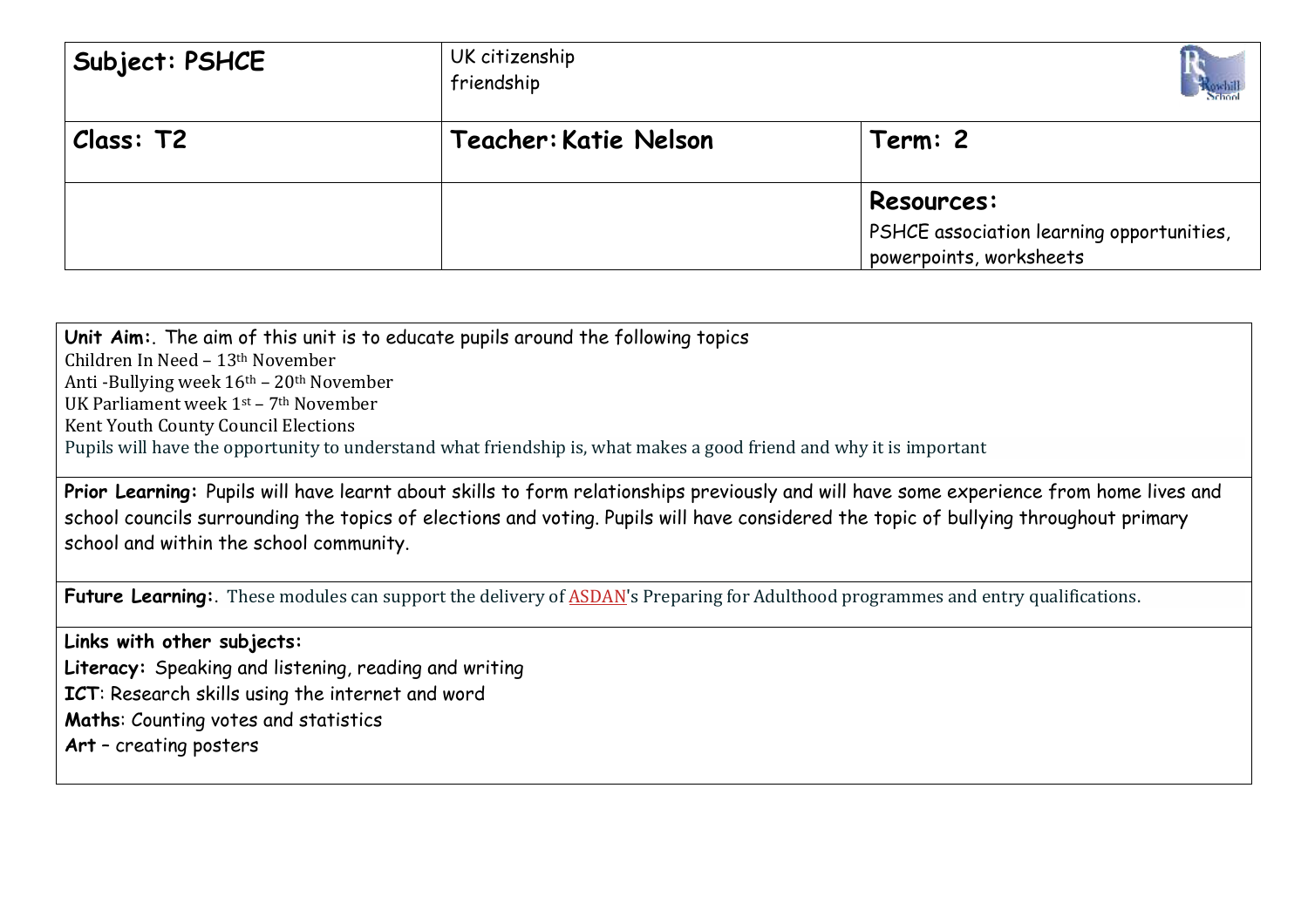| <b>Lesson Objective</b><br>I understand<br>What is friendship<br>1<br>Why is friendship important<br>friendship<br>How to be a good friend<br><b>Activities</b><br>Class discussion about what makes a good friend<br>To make a "friendship recipe"<br><b>Lesson Objective</b><br>To understand about current Children in Need initiatives and who/how they help people in our society.<br><b>Activities</b><br>Discuss the purpose of children in need and watch some people's stories<br>2<br>https://www.bbcchildreninneed.co.uk/schools/secondary/come-as-yourself-day-resources/<br>Children in<br>need (19th<br>November)<br>Discuss ways to fundraise as a class ie baking something to sell and if feasible do this activity next week with pupils to encourage<br>fundraising<br><b>Lesson Objective -</b><br>To understand<br>What is bullying<br>3<br>How does bullying make people feel<br>Anti<br>bullying<br>What to do if your being bullied | Week | Session 1 |
|-------------------------------------------------------------------------------------------------------------------------------------------------------------------------------------------------------------------------------------------------------------------------------------------------------------------------------------------------------------------------------------------------------------------------------------------------------------------------------------------------------------------------------------------------------------------------------------------------------------------------------------------------------------------------------------------------------------------------------------------------------------------------------------------------------------------------------------------------------------------------------------------------------------------------------------------------------------|------|-----------|
|                                                                                                                                                                                                                                                                                                                                                                                                                                                                                                                                                                                                                                                                                                                                                                                                                                                                                                                                                             |      |           |
|                                                                                                                                                                                                                                                                                                                                                                                                                                                                                                                                                                                                                                                                                                                                                                                                                                                                                                                                                             |      |           |
|                                                                                                                                                                                                                                                                                                                                                                                                                                                                                                                                                                                                                                                                                                                                                                                                                                                                                                                                                             |      |           |
|                                                                                                                                                                                                                                                                                                                                                                                                                                                                                                                                                                                                                                                                                                                                                                                                                                                                                                                                                             |      |           |
|                                                                                                                                                                                                                                                                                                                                                                                                                                                                                                                                                                                                                                                                                                                                                                                                                                                                                                                                                             |      |           |
|                                                                                                                                                                                                                                                                                                                                                                                                                                                                                                                                                                                                                                                                                                                                                                                                                                                                                                                                                             |      |           |
|                                                                                                                                                                                                                                                                                                                                                                                                                                                                                                                                                                                                                                                                                                                                                                                                                                                                                                                                                             |      |           |
|                                                                                                                                                                                                                                                                                                                                                                                                                                                                                                                                                                                                                                                                                                                                                                                                                                                                                                                                                             |      |           |
|                                                                                                                                                                                                                                                                                                                                                                                                                                                                                                                                                                                                                                                                                                                                                                                                                                                                                                                                                             |      |           |
|                                                                                                                                                                                                                                                                                                                                                                                                                                                                                                                                                                                                                                                                                                                                                                                                                                                                                                                                                             |      |           |
|                                                                                                                                                                                                                                                                                                                                                                                                                                                                                                                                                                                                                                                                                                                                                                                                                                                                                                                                                             |      |           |
|                                                                                                                                                                                                                                                                                                                                                                                                                                                                                                                                                                                                                                                                                                                                                                                                                                                                                                                                                             |      |           |
|                                                                                                                                                                                                                                                                                                                                                                                                                                                                                                                                                                                                                                                                                                                                                                                                                                                                                                                                                             |      |           |
|                                                                                                                                                                                                                                                                                                                                                                                                                                                                                                                                                                                                                                                                                                                                                                                                                                                                                                                                                             |      |           |
|                                                                                                                                                                                                                                                                                                                                                                                                                                                                                                                                                                                                                                                                                                                                                                                                                                                                                                                                                             |      |           |
|                                                                                                                                                                                                                                                                                                                                                                                                                                                                                                                                                                                                                                                                                                                                                                                                                                                                                                                                                             |      |           |
|                                                                                                                                                                                                                                                                                                                                                                                                                                                                                                                                                                                                                                                                                                                                                                                                                                                                                                                                                             |      |           |
|                                                                                                                                                                                                                                                                                                                                                                                                                                                                                                                                                                                                                                                                                                                                                                                                                                                                                                                                                             |      |           |
|                                                                                                                                                                                                                                                                                                                                                                                                                                                                                                                                                                                                                                                                                                                                                                                                                                                                                                                                                             |      |           |
|                                                                                                                                                                                                                                                                                                                                                                                                                                                                                                                                                                                                                                                                                                                                                                                                                                                                                                                                                             |      |           |
|                                                                                                                                                                                                                                                                                                                                                                                                                                                                                                                                                                                                                                                                                                                                                                                                                                                                                                                                                             |      |           |
|                                                                                                                                                                                                                                                                                                                                                                                                                                                                                                                                                                                                                                                                                                                                                                                                                                                                                                                                                             |      |           |
|                                                                                                                                                                                                                                                                                                                                                                                                                                                                                                                                                                                                                                                                                                                                                                                                                                                                                                                                                             |      |           |
|                                                                                                                                                                                                                                                                                                                                                                                                                                                                                                                                                                                                                                                                                                                                                                                                                                                                                                                                                             |      |           |
|                                                                                                                                                                                                                                                                                                                                                                                                                                                                                                                                                                                                                                                                                                                                                                                                                                                                                                                                                             |      |           |
|                                                                                                                                                                                                                                                                                                                                                                                                                                                                                                                                                                                                                                                                                                                                                                                                                                                                                                                                                             |      |           |
| week (15-<br>Support                                                                                                                                                                                                                                                                                                                                                                                                                                                                                                                                                                                                                                                                                                                                                                                                                                                                                                                                        |      |           |
| 19th<br><b>Activities</b>                                                                                                                                                                                                                                                                                                                                                                                                                                                                                                                                                                                                                                                                                                                                                                                                                                                                                                                                   |      |           |
| November)                                                                                                                                                                                                                                                                                                                                                                                                                                                                                                                                                                                                                                                                                                                                                                                                                                                                                                                                                   |      |           |
| Group discussion around bullying. What is classified as bullying? Pupils to have the opportunity to share experiences but only if they                                                                                                                                                                                                                                                                                                                                                                                                                                                                                                                                                                                                                                                                                                                                                                                                                      |      |           |
| wish too.                                                                                                                                                                                                                                                                                                                                                                                                                                                                                                                                                                                                                                                                                                                                                                                                                                                                                                                                                   |      |           |
| Pupils to have a list of different scenarios and decide if they would classify it as bullying or not. Discuss why they chose that option.                                                                                                                                                                                                                                                                                                                                                                                                                                                                                                                                                                                                                                                                                                                                                                                                                   |      |           |
| <b>Lesson Objective -</b>                                                                                                                                                                                                                                                                                                                                                                                                                                                                                                                                                                                                                                                                                                                                                                                                                                                                                                                                   |      |           |
| To understand                                                                                                                                                                                                                                                                                                                                                                                                                                                                                                                                                                                                                                                                                                                                                                                                                                                                                                                                               |      |           |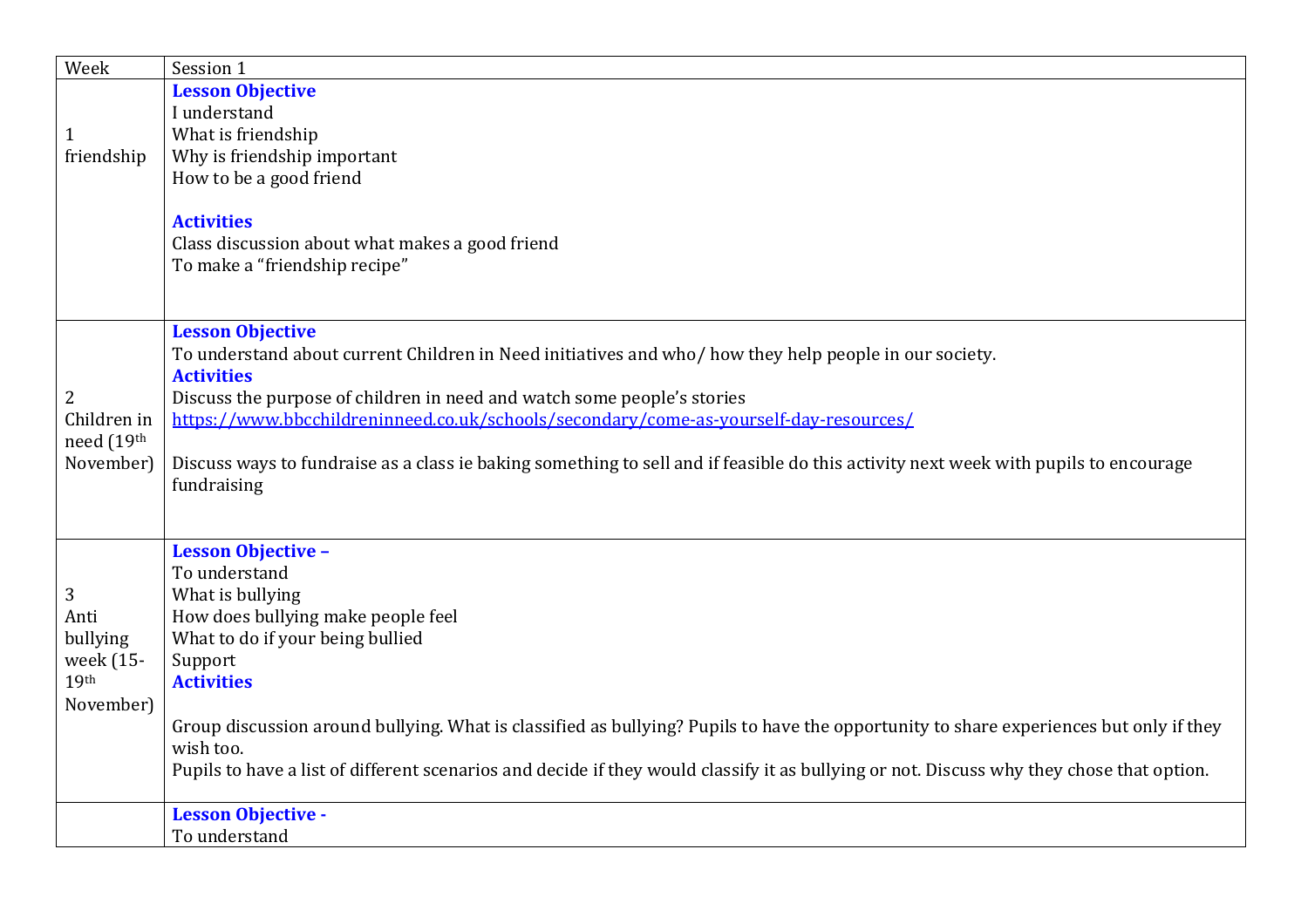| Secondary virtual tour - Virtually visit UK Parliament with an interactive guided 360° online virtual tour. Explore rooms inside The Palace of Westminster |
|------------------------------------------------------------------------------------------------------------------------------------------------------------|
| with a personal guide who will take your students on a journey to democracy to discover how UK Parliament works and help them feel empowered and           |
|                                                                                                                                                            |